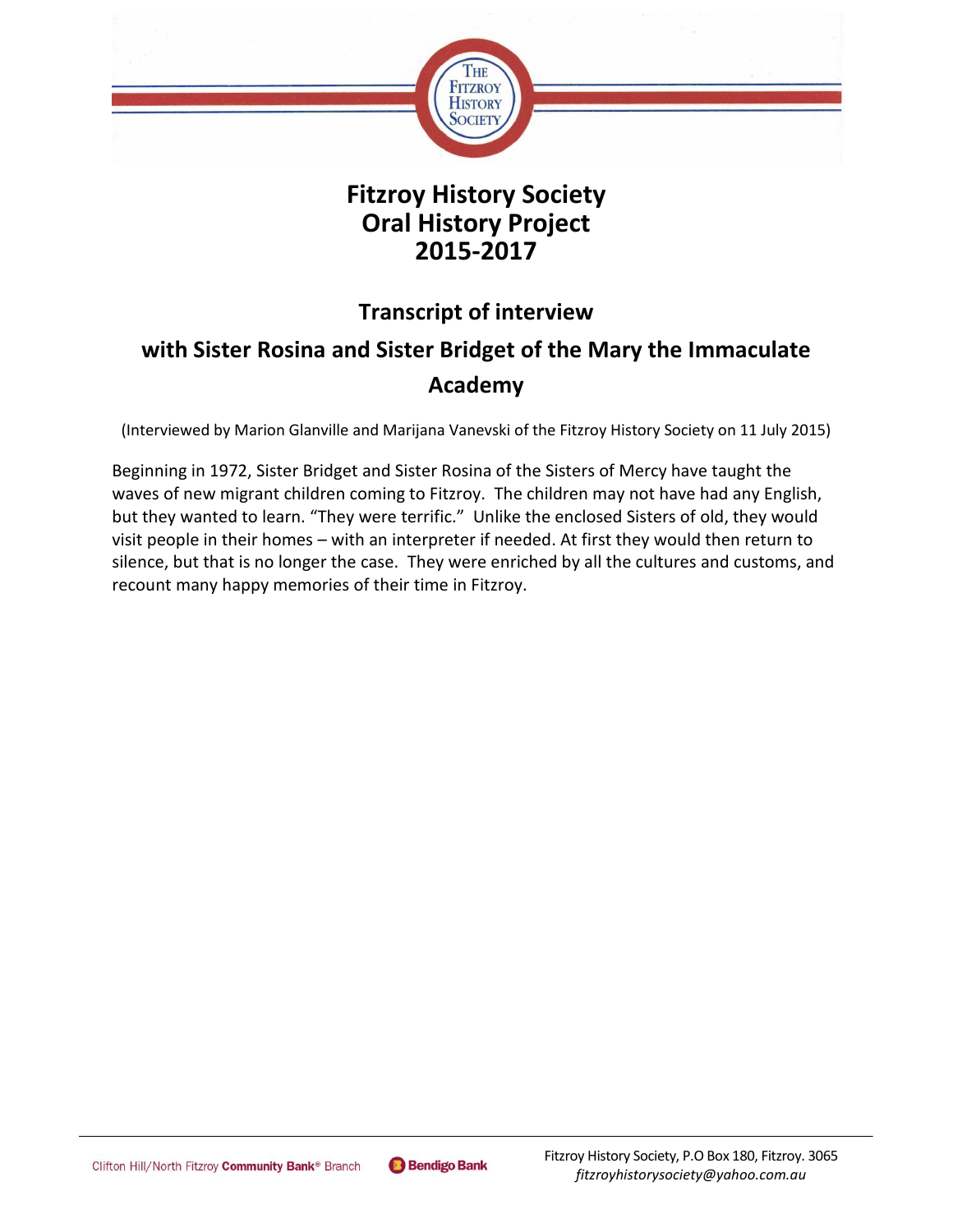

#### **START OF TRANSCRIPT**

- Facilitator 1: Alright, so we have Sister Rosina and Sister Bridget here from the Sisters of Mercy at the Convent at the Academy of Mary Immaculate. Okay, so maybe Sister Rosina, we'll start with you. When did you first come to Fitzroy and in what capacity?
- Sister Rosina: I came to Fitzroy in 1972 as a class teacher at St George's Carlton which is now the seminary. The school's gone now, but that was the local primary school for Carlton which catered for lots of poor children from the high rise flats all around the Carlton area and parts of Fitzroy. I taught there for six years at that time, became principal after the first two and I left in '78 and came back again then in '80-something.

I'll just speak about going across there to the park from here and the difference there, in that it was just fairly rough, the Carlton Gardens, no museum there of course. Leonie and I used to go together and we would watch the poor old men who'd be sleeping on newspaper[1:11] on the seats, lots of - there were a lot of very poor people around there. As there are now, but at least they're being catered for a little bit by the charitable organisations round about.

I had a very happy time teaching those poor little children down there. Sometimes I had to go down and bring them to school because their parents would've gone to work and they'd be sitting playing under the high rise flats.

Facilitator 1: So were those kids from newly immigrated families?

Sister Rosina: Oh, yes.

- Facilitator 1: From what countries? Or various.
- Sister Rosina: Well there were Italians of course, they weren't newly there but there were children from Spain and there were children from South America, all nations really. The Vietnamese hadn't come at that stage, they came later. But by and large they were from South American countries, a lot of them. The Italians were right in there, but the Italian population as you know had been flourishing here long before that. But they were little vagabonds [laughs].

Facilitator 1: Yeah, and Sister Bridget? What about you?

Sister Bridget: I came here in 1980 to take charge of Sacred Heart Primary School [unclear], and...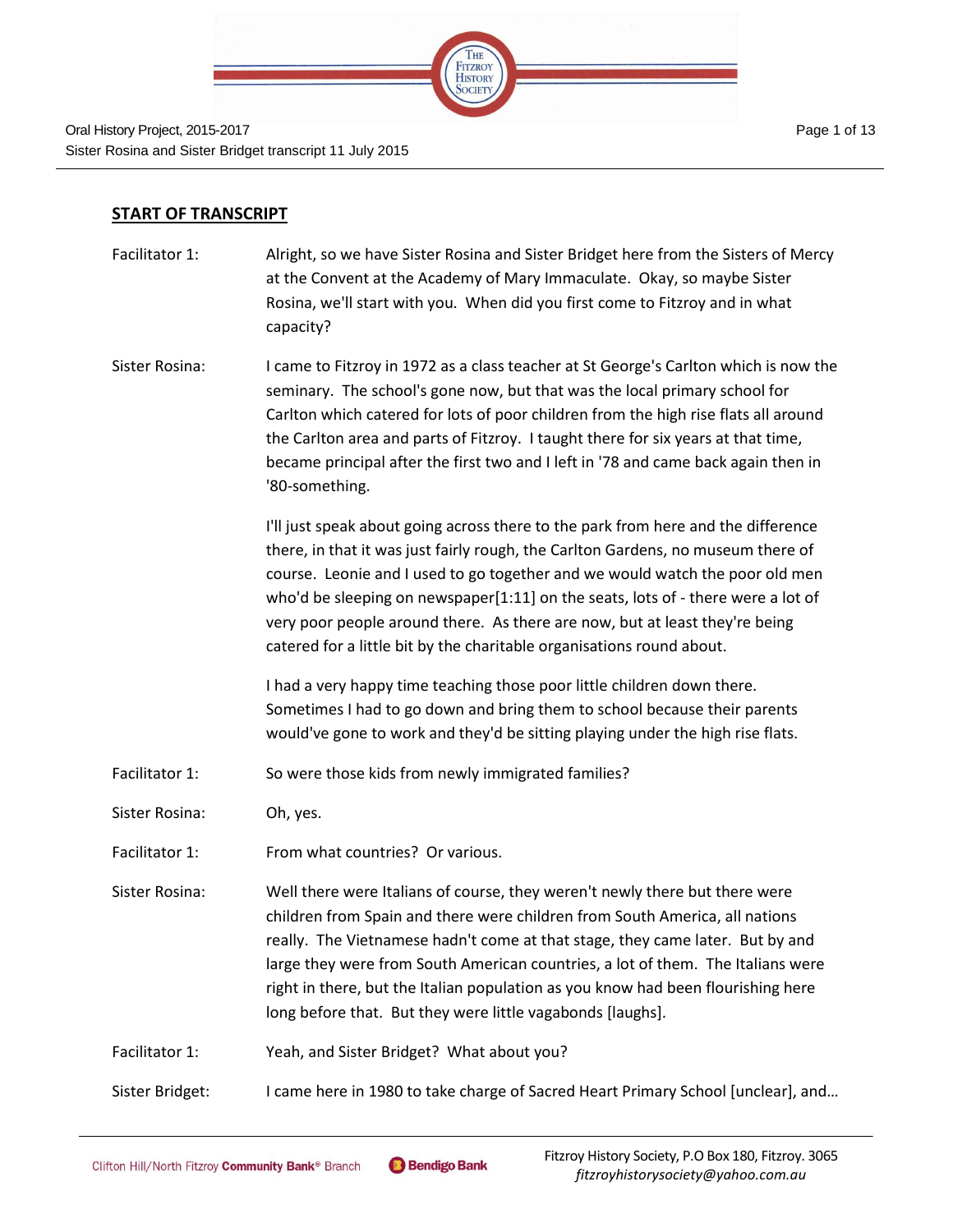

| Facilitator 1:  | Oh, okay. How long were you there for? Because I went there                                                                                                                                                                         |  |  |
|-----------------|-------------------------------------------------------------------------------------------------------------------------------------------------------------------------------------------------------------------------------------|--|--|
| Sister Bridget: | I was in charge of the school for six years.                                                                                                                                                                                        |  |  |
| Facilitator 1:  | I think we might've crossed paths, because I was there prep and start of grade<br>one. So I think I                                                                                                                                 |  |  |
| Sister Bridget: | Who taught you in prep?                                                                                                                                                                                                             |  |  |
| Facilitator 1:  | Miss Mary-Anne, don't ask me her last name. She was, I remember her, she was<br>curly hair, little bit sort of fuller lady. She was very strict, [laughing] [unclear] she<br>was very strict even though we were in prep.<br>[2:49] |  |  |
| Sister Bridget: | No, because [Francis Comitso] had prep when I was there.  What years were you<br>there?                                                                                                                                             |  |  |
| Facilitator 1:  | 1985 and the start of 1986.                                                                                                                                                                                                         |  |  |
| Sister Bridget: | Oh.                                                                                                                                                                                                                                 |  |  |
| Facilitator 1:  | Yeah, so we would've crossed paths.                                                                                                                                                                                                 |  |  |
| Sister Bridget: | You were in prep then?  Oh. Well [unclear]                                                                                                                                                                                          |  |  |
| Facilitator 1:  | So 1980 was when I was born and                                                                                                                                                                                                     |  |  |
| Sister Bridget: | Who was in prep by then.                                                                                                                                                                                                            |  |  |
| Facilitator 1:  | Yeah, that's funny isn't it? We've crossed paths.                                                                                                                                                                                   |  |  |
| Sister Bridget: | I've thrown out all these books. A fortnight ago I had a clean-up. All the school<br>material is gone.  Otherwise I had it all down in writing.                                                                                     |  |  |
| Facilitator 1:  | So you were involved with Sacred Heart as a teacher or as                                                                                                                                                                           |  |  |
| Sister Bridget: | Well I was sort of running the school at that stage.                                                                                                                                                                                |  |  |
| Sister Rosina:  | She was principal.                                                                                                                                                                                                                  |  |  |
| Sister Bridget: | I had been a teaching principal over at Brunswick before I came here. When I<br>came here the principals were supposed to be non-teaching. So but there was                                                                         |  |  |

[3:43]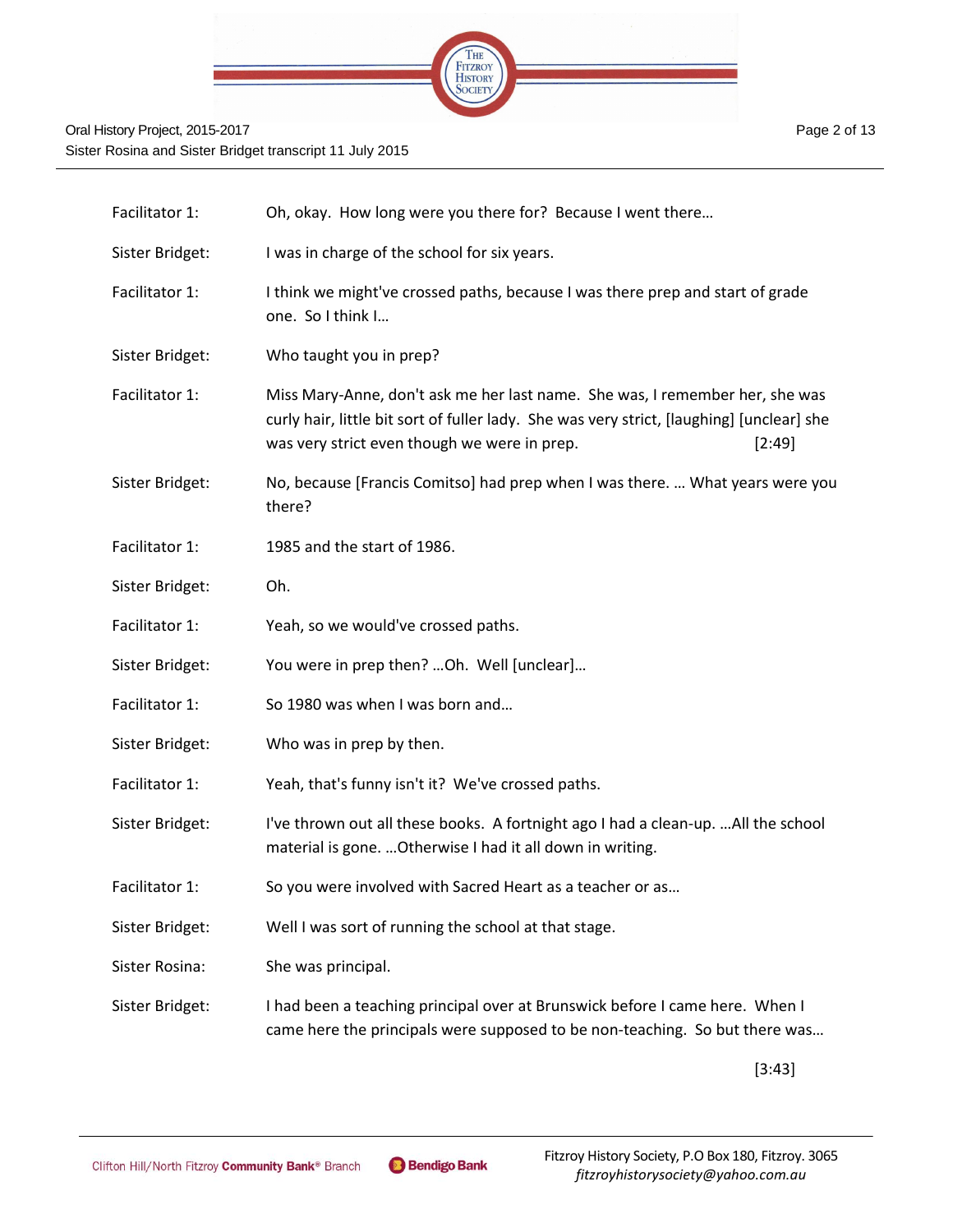

| Facilitator 1:  | Sorry, till what year?                                                                                                                                                                                                                                                                                                                                                                                                                                                                                                                                                                                     |
|-----------------|------------------------------------------------------------------------------------------------------------------------------------------------------------------------------------------------------------------------------------------------------------------------------------------------------------------------------------------------------------------------------------------------------------------------------------------------------------------------------------------------------------------------------------------------------------------------------------------------------------|
| Sister Bridget: | If there was somebody absent well you went back into the classroom.                                                                                                                                                                                                                                                                                                                                                                                                                                                                                                                                        |
| Facilitator 1:  | Oh okay. So sorry, how long were you at Sacred Heart for? 1980 until                                                                                                                                                                                                                                                                                                                                                                                                                                                                                                                                       |
| Sister Bridget: | Six years.                                                                                                                                                                                                                                                                                                                                                                                                                                                                                                                                                                                                 |
| Facilitator 1:  | Six years, okay, so we must've crossed paths. That's really strange, I'm sure.<br>Yeah, and so your involvement in Fitzroy continued after that?                                                                                                                                                                                                                                                                                                                                                                                                                                                           |
| Sister Bridget: | No.  I moved to the Teachers' College at Ascot Vale after that.                                                                                                                                                                                                                                                                                                                                                                                                                                                                                                                                            |
| Facilitator 1:  | Okay, and what are your memories from those six years being the principal of<br>Sacred Heart.                                                                                                                                                                                                                                                                                                                                                                                                                                                                                                              |
| Sister Bridget: | I arrived there in February 1980 and two weeks later to the high rise flats came all<br>the Vietnamese people who'd been in Malaysia in the camps there for years. So<br>they came to the school. Now they didn't speak English and we didn't have<br>anybody who spoke Vietnamese, but they were children who wanted to learn.<br>They were terrific. So they picked up English, they picked - they were clever<br>children, and loved being at school because they had missed out on it for so long.<br>So they were terrific children, they really were.                                                |
|                 | We already had some Arabic speakers there and some Spanish speakers, but<br>these ones coming in - we had teachers who could speak several of the European<br>languages, but we didn't have anybody who could speak Vietnamese. So then the<br>Catholic Education Office helped us there, they got some people who would come<br>around to the schools, not just ours but others too. It was funny we'd be bowing<br>and they'd be bowing to me, I didn't know what I was supposed to be doing.<br>Anyway, they were a great help to us in even getting the children's names down in<br>[5:32]<br>writing. |
| Facilitator 1:  | Yeah, different pronunciations and spelling and                                                                                                                                                                                                                                                                                                                                                                                                                                                                                                                                                            |
| Sister Bridget: | Well yeah, so that they were properly written on the rolls and so on, they were a<br>great help that way. They were also a great help in our communication with the<br>parents because they were all new to Australia and they were all living in the high                                                                                                                                                                                                                                                                                                                                                 |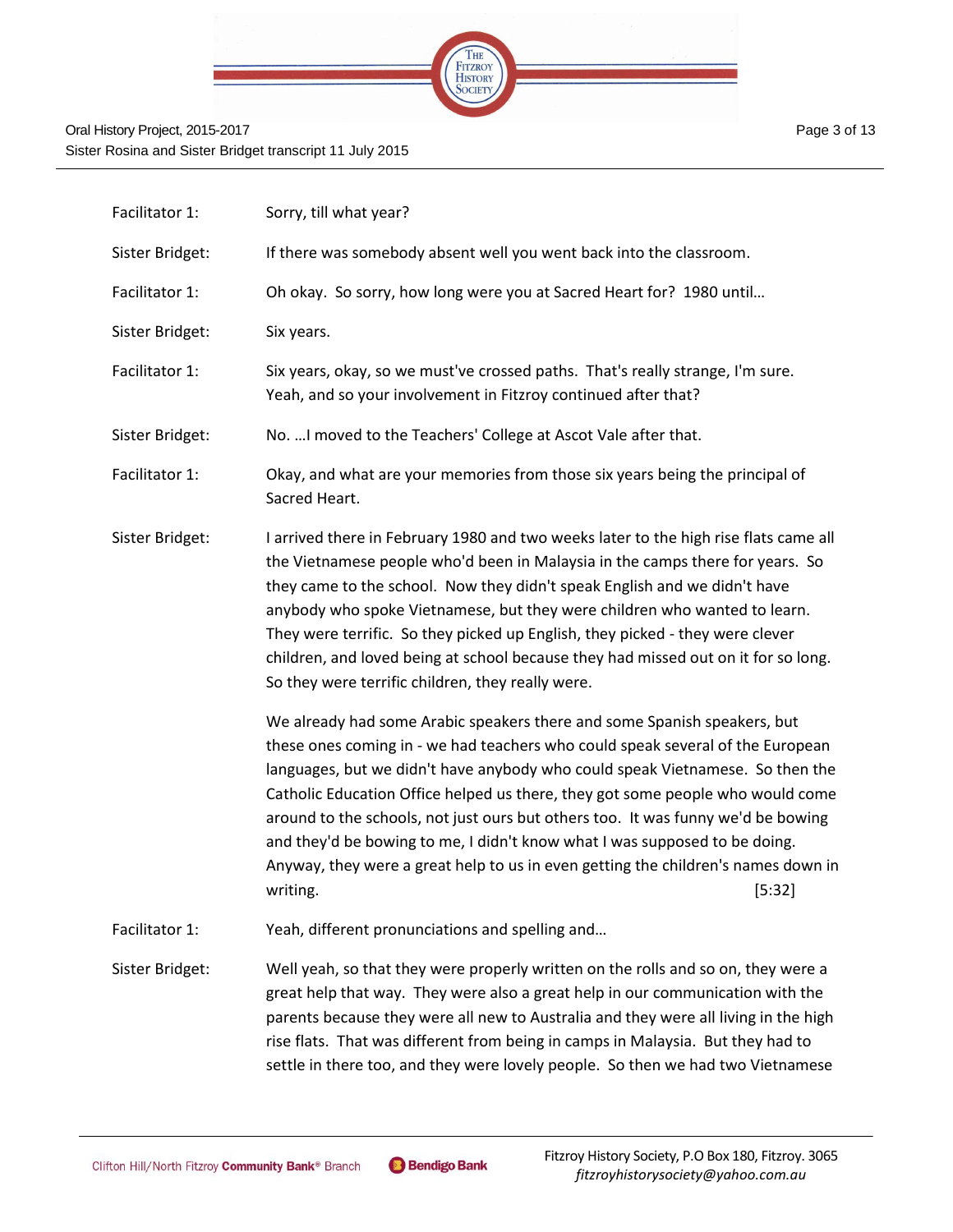

people as teacher aides so that when the parents came in at least there was somebody who could speak to them and understand that they were saying.

Again, it was the Catholic Education Office who made that available to us, but they were wonderful people. You see they would also, I'd go with them up to the flats to visit the families. It was no good me going by myself, I couldn't speak to them and they couldn't speak to me but if I had a Vietnamese person with me well then she would do the talking and she'd tell me what was what and what they needed or whatever.

Sister Rosina: Part of our life as Sisters of Mercy, part of our role was always to go into the homes, unlike the enclosed sisters of old, to go into the homes to the poor to communicate with them and that's what Bridget's saying and that's what we did here. A lot of us would go into the flats and visit people and they were rather deplor- - I don't want to run down the Housing Commission, but in those days it was not good. You'd go into the lifts and feel suffocated with the odours and water not coming up to the top floors.

> We saw - not all the time, obviously - we saw life at its worst you'd say in those high - sometimes it might've been the fault of the people, too, that they were so dirty but they certainly didn't get the attention that they get now. I see they're updating the Atherton Gardens again now which is lovely, isn't it?

- Sister Bridget: Oh yes, and also since then they have closed in the balconies, they were open. [7:44]
- Sister Rosina: And given some privacy to the Gardens, so people can't just walk through as if they owned it.
- Facilitator 1: So you're involved obviously with a lot of the communities and families at the high rises.

Sister Rosina: Mm.

Facilitator 1: Yeah, and did that continue on? Or you went out of Fitzroy and then came back at a later stage? Or when was your re-entrance into Fitzroy?

Sister Rosina: Well I was here in the '70s, for most of the '70s and came back about - then I went to Mercy Hospital to work so I was out of the area a bit there. I came back about '90, I forget, about 20 years, about '90.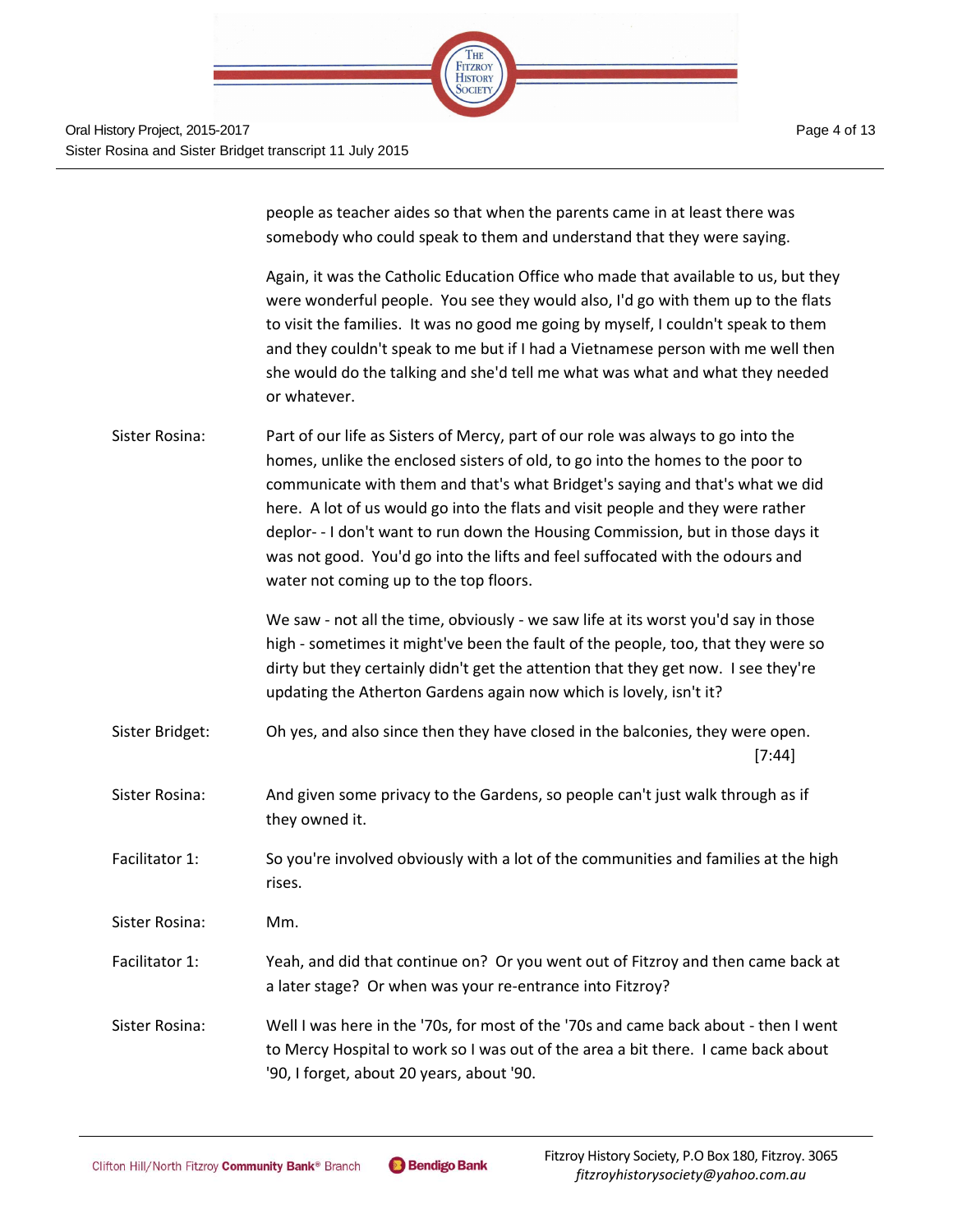

| Facilitator 1:  | Do you know, what were the most significant changes you noticed coming back to<br>Fitzroy the second time from the first time?                                                                                                                                                                                                                                                                                                                                                       |  |
|-----------------|--------------------------------------------------------------------------------------------------------------------------------------------------------------------------------------------------------------------------------------------------------------------------------------------------------------------------------------------------------------------------------------------------------------------------------------------------------------------------------------|--|
| Sister Rosina:  | Oh, it was much better provided for, the poor were given more help from the<br>Government I would say, just from looking. Not that I knew a lot about<br>government works at all, but only from what I saw. There are a lot of charity<br>places, Daughters of Charity East Melbourne and                                                                                                                                                                                            |  |
| Sister Bridget: | The Missionaries of Charity                                                                                                                                                                                                                                                                                                                                                                                                                                                          |  |
| Sister Rosina:  | The Missionaries, all of those people were trying and we used to feed the people<br>all the time here until we were not allowed anymore. All the poor old alcoholics<br>when we were here in the early years would come to our gate and we would<br>make them sandwiches and give them hot tea in a bottle. We used to do that all<br>the time and have a big dinner for them once a year, very, very big dinner<br>whereby they put the roast potatoes in their pockets to go home. |  |
|                 | At one stage I remember saying to one of these poor alcoholic men now, would<br>you like a drink? He said, you wouldn't think of offering me orange juice, would<br>you [laughs]. He wanted something much stronger.<br>[9:24]                                                                                                                                                                                                                                                       |  |
|                 | But then we were stopped from doing that, the police told us to stop because if<br>we did that they were spending their pension money on drink, so we couldn't do it<br>anymore. But then the Sisters of Charity increased what they could do, so nobody<br>- it was part of our job here if you were answering the door that you would feed<br>the poor and needy. We did it all the time, didn't we Bridget? That's what                                                           |  |
| Sister Bridget: | <b>Especially Sundays.</b>                                                                                                                                                                                                                                                                                                                                                                                                                                                           |  |
| Facilitator 1:  | So when did you have to stop that?                                                                                                                                                                                                                                                                                                                                                                                                                                                   |  |
| Sister Rosina:  | It was when I was here before, so it was still around about '80, 1980 or something.<br>Saying there's services now, stop doing it because it just gives them more money<br>and they don't spend their pension the right way, so we did stop.                                                                                                                                                                                                                                         |  |
| Sister Bridget: | Well when I came here first we were still feeding them, especially Sundays.                                                                                                                                                                                                                                                                                                                                                                                                          |  |
| Facilitator 1:  | So you've both been living at the Convent how long?                                                                                                                                                                                                                                                                                                                                                                                                                                  |  |
| Sister Rosina:  | Bridget? This convent or any convent?                                                                                                                                                                                                                                                                                                                                                                                                                                                |  |
| Facilitator 1:  | This convent, this [specific one].                                                                                                                                                                                                                                                                                                                                                                                                                                                   |  |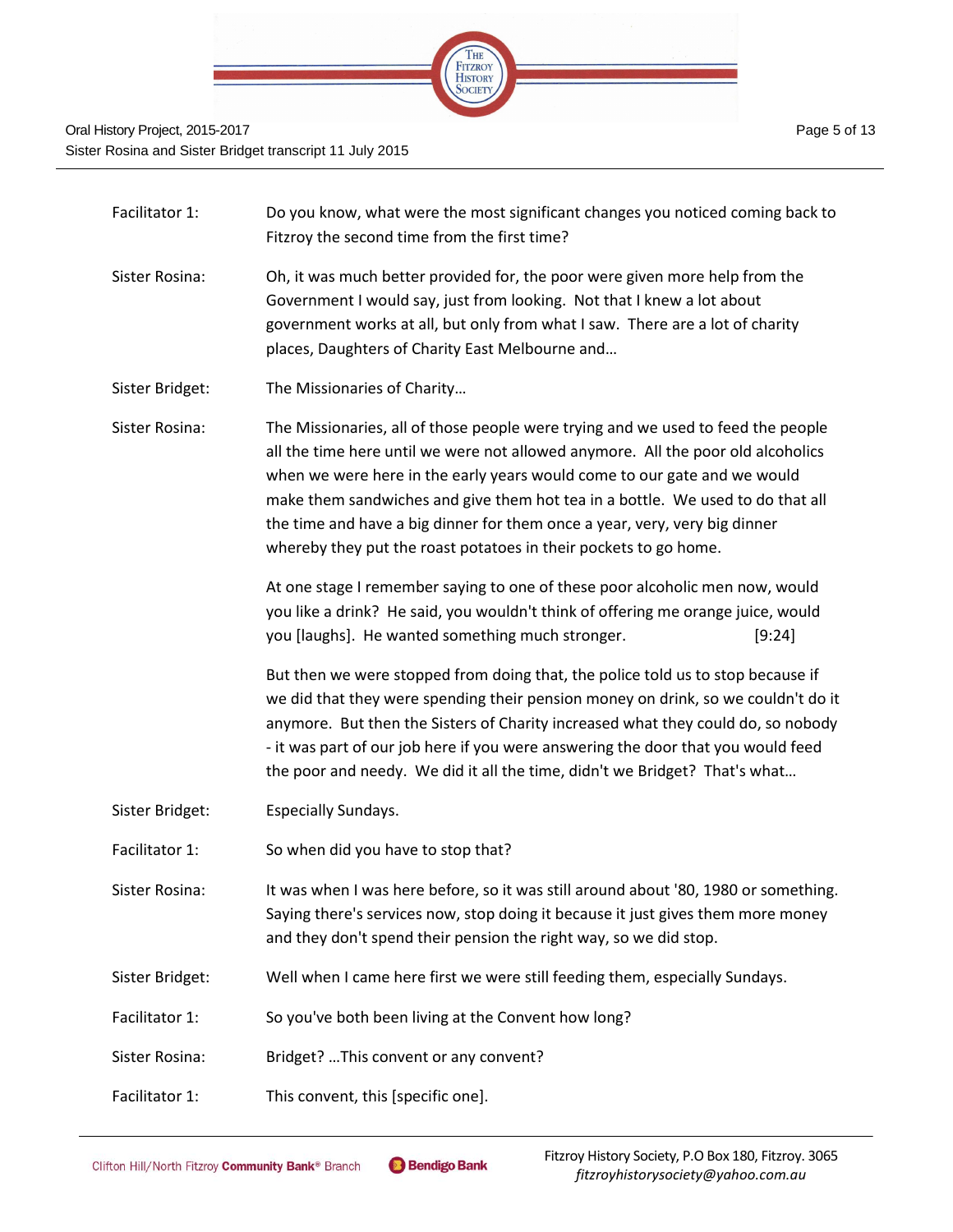

| Sister Rosina:  | Oh, this convent. 20 years for me all told.                                                                                                                                                                                                                                                                                                                                              |  |
|-----------------|------------------------------------------------------------------------------------------------------------------------------------------------------------------------------------------------------------------------------------------------------------------------------------------------------------------------------------------------------------------------------------------|--|
| Sister Bridget: | I was here what, six years?                                                                                                                                                                                                                                                                                                                                                              |  |
| Sister Rosina:  | Six and about 10 this time are you?                                                                                                                                                                                                                                                                                                                                                      |  |
| Sister Bridget: | Oh yeah, this is my 11 <sup>th</sup> year this time. I'm not doing anything this time.                                                                                                                                                                                                                                                                                                   |  |
| Sister Rosina:  | I could be more than that, say 25 years all told.                                                                                                                                                                                                                                                                                                                                        |  |
| Facilitator 1:  | Because are you involved much with the Academy or were?<br>[10:49]                                                                                                                                                                                                                                                                                                                       |  |
| Sister Rosina:  | Well, to some degree yes, we are, but we're part of - we're set in the middle of<br>the college and we're very friendly, the staff are magnificent to us, they don't ever<br>want us to leave because they say it's like the heart of the college because it's on<br>both sides of us now. I often sew up on the top balcony there, talk to everyone as<br>they pass at the end of their |  |
| Facilitator 1:  | I remember, because I went to high school here and the top part was the art<br>rooms and the                                                                                                                                                                                                                                                                                             |  |
| Sister Rosina:  | Well they're over there now but our balcony is just where the sisters are now, but<br>we all do things out there and talk to the staff which is nice ministry really, and it's<br>a little break for them. They're on their way to a lesson or from a lesson. So we<br>do have a lot to do with them, really.                                                                            |  |
| Sister Bridget: | The new science block, around just inside the back gate, was opened last year.                                                                                                                                                                                                                                                                                                           |  |
| Facilitator 1:  | Oh right, yeah the science block was back that way.                                                                                                                                                                                                                                                                                                                                      |  |
| Sister Bridget: | It used to be up there.                                                                                                                                                                                                                                                                                                                                                                  |  |
| Sister Rosina:  | Well this is                                                                                                                                                                                                                                                                                                                                                                             |  |
| Sister Bridget: | Now it's a new block just with science inside                                                                                                                                                                                                                                                                                                                                            |  |
| Sister Rosina:  | State of the arts my dear, you should be here in school now.                                                                                                                                                                                                                                                                                                                             |  |
| Facilitator 1:  | Well that's what I - because I studied science at university, so                                                                                                                                                                                                                                                                                                                         |  |
| Sister Rosina:  | That's lovely.                                                                                                                                                                                                                                                                                                                                                                           |  |
| Sister Bridget: | It's the full level. It's very good.                                                                                                                                                                                                                                                                                                                                                     |  |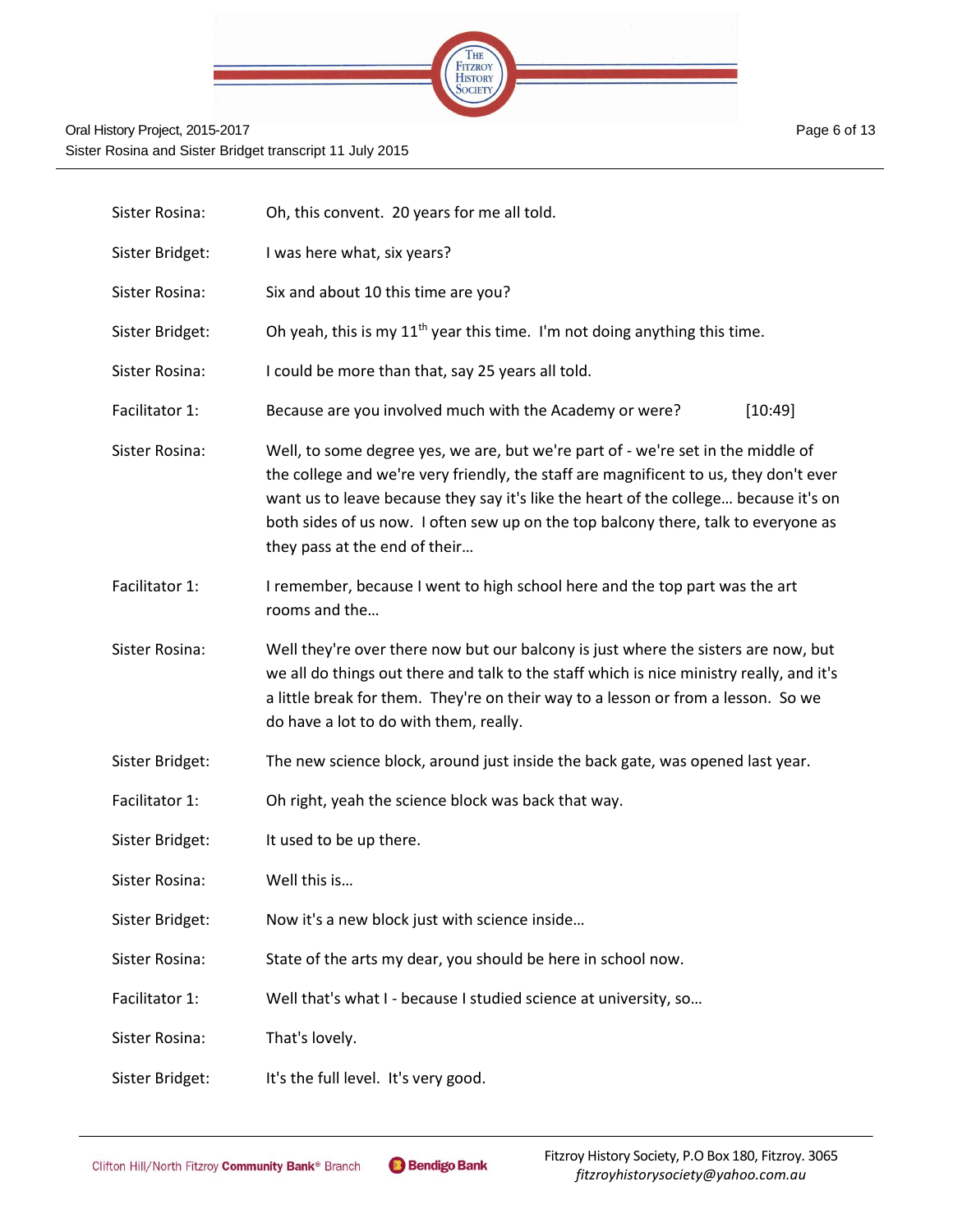

Page 7 of 13

[11:55]

|                 | They seem to have differing things at each level, I'm no science person but some<br>seems to be physics and some chemistry and some seems to be more botany<br>biology kind of stuff. That's only from what I see going past.                                                                                                                                                                                                                                   |         |
|-----------------|-----------------------------------------------------------------------------------------------------------------------------------------------------------------------------------------------------------------------------------------------------------------------------------------------------------------------------------------------------------------------------------------------------------------------------------------------------------------|---------|
| Sister Rosina:  | We might just mention in passing the difference in living. The Sisters of Mercy in<br>this area it was, it's a very different life we live now from what we lived in the -<br>well I've been 63 years in religion, you've been more than that Bridget.                                                                                                                                                                                                          |         |
| Sister Bridget: | 70-something, is it? I entered in 1945.                                                                                                                                                                                                                                                                                                                                                                                                                         |         |
| Sister Rosina:  | Yeah, so we                                                                                                                                                                                                                                                                                                                                                                                                                                                     |         |
| Sister Bridget: | It was a long time ago.                                                                                                                                                                                                                                                                                                                                                                                                                                         |         |
| Sister Rosina:  | lived a very strict cloistered life and then as young people, even when we went<br>out to the flats you'd just go out there and come back into silence. It's different,<br>we live a much more relaxed life ourselves so our, you might say conditions have<br>improved, not that we look at it like that. We accept whatever comes at the time<br>you are in life, like bloom where you're planted sort of thing. But that was a big<br>difference, wasn't it? |         |
| Sister Bridget: | Mm.                                                                                                                                                                                                                                                                                                                                                                                                                                                             |         |
| Sister Rosina:  | Like we didn't speak at meals and now it's quite, just homely living.                                                                                                                                                                                                                                                                                                                                                                                           |         |
| Facilitator 1:  | So did you have to take like a vow of                                                                                                                                                                                                                                                                                                                                                                                                                           |         |
| Sister Rosina:  | Oh yeah, three vows we take.                                                                                                                                                                                                                                                                                                                                                                                                                                    |         |
| Facilitator 1:  | Three vows, yep, and that's when you came into the Sisters of Mercy?                                                                                                                                                                                                                                                                                                                                                                                            |         |
| Sister Rosina:  | Well yes, yeah, and the three vows are poverty so that we have everything we<br>want but we can't earn anything; we have a vow of obedience to do whatever is<br>required of us in the congregation, not much is required now.                                                                                                                                                                                                                                  |         |
| Sister Bridget: | Well you get joy and peace in what you do.                                                                                                                                                                                                                                                                                                                                                                                                                      |         |
| Sister Rosina:  | We did, it was like that, there were                                                                                                                                                                                                                                                                                                                                                                                                                            | [13:30] |
| Facilitator 1:  | So when you're sort of given, okay you were six years principal of Sacred Heart, so<br>who decides where you                                                                                                                                                                                                                                                                                                                                                    |         |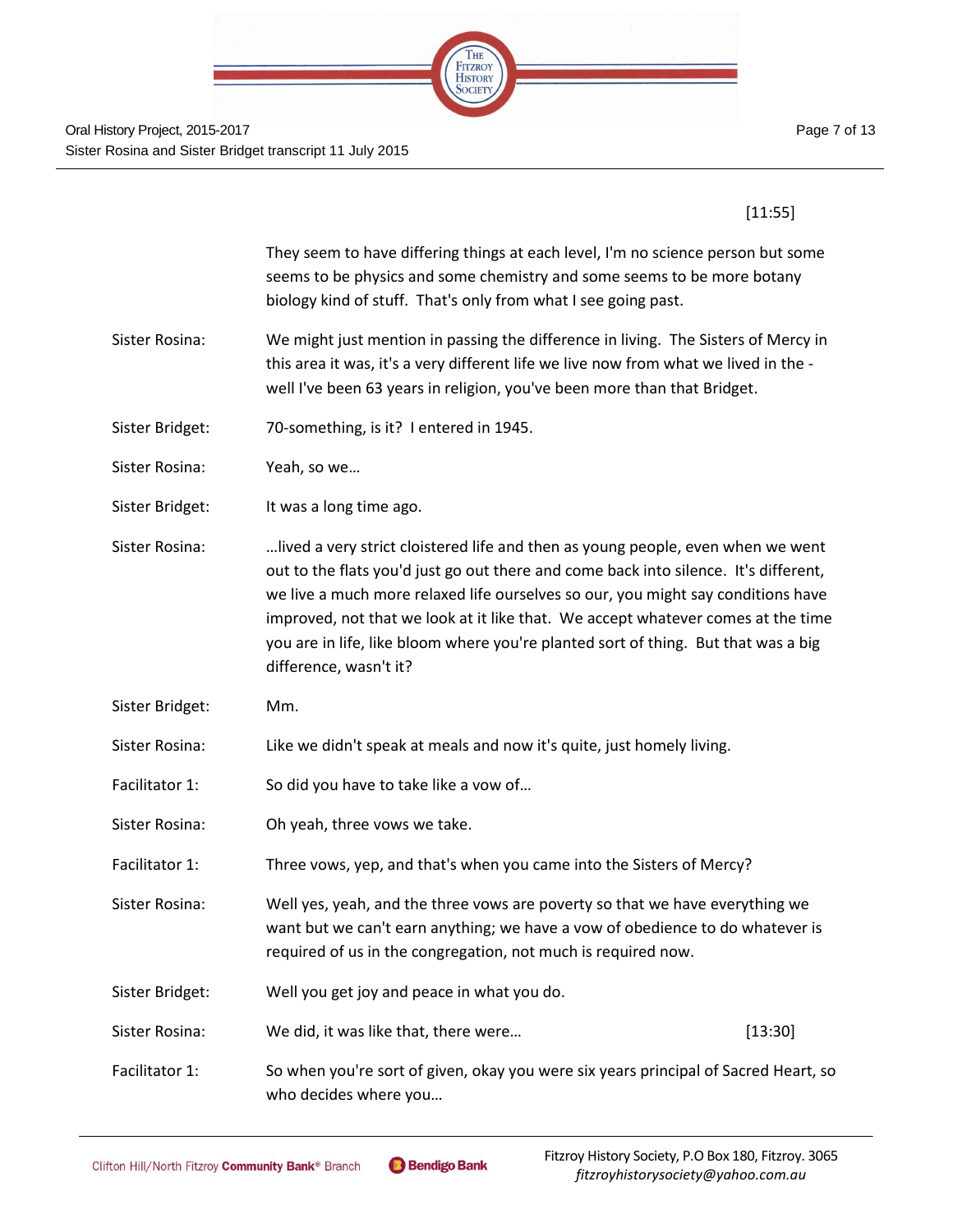

| Sister Rosina:  | Oh, the leaders of the congregation.                                                                                                                                                                                                                                                                                                                                                                                                                                                                                     |
|-----------------|--------------------------------------------------------------------------------------------------------------------------------------------------------------------------------------------------------------------------------------------------------------------------------------------------------------------------------------------------------------------------------------------------------------------------------------------------------------------------------------------------------------------------|
| Sister Bridget: | I've spent most of my life teaching in primary school, then I went over to the staff<br>of the Teachers' College and then when I broke my shoulder and couldn't write on<br>the blackboard properly myself I could hardly tell them about this. So I went<br>down into childcare Geelong.                                                                                                                                                                                                                                |
| Facilitator 1:  | Okay, and where are you both from originally? Where were you born?                                                                                                                                                                                                                                                                                                                                                                                                                                                       |
| Sister Rosina:  | Brunswick for me.                                                                                                                                                                                                                                                                                                                                                                                                                                                                                                        |
| Sister Bridget: | North Melbourne for me.                                                                                                                                                                                                                                                                                                                                                                                                                                                                                                  |
| Facilitator 1:  | Okay, so you're both from Melbourne.                                                                                                                                                                                                                                                                                                                                                                                                                                                                                     |
| Sister Bridget: | My parents are Irish and they settled in North Melbourne, so that's where I grew<br>up. Went to school there.                                                                                                                                                                                                                                                                                                                                                                                                            |
| Facilitator 1:  | Anything else you'd like to share with us? Any memories you have of anything<br>in particular in relation to the Convent or any particular experience you've had in<br>Fitzroy that's enriched your life or put an impression on you in some capacity?                                                                                                                                                                                                                                                                   |
| Sister Bridget: | I think the different cultures here. Each generation coming in brings changes,<br>not only to the language but also to their customs. So when the Vietnamese came<br>they would - even the men in the staffroom before they went out on yard duty,<br>they'd have a marble and be[14:52] down on the floor like this, shooting marbles,<br>because they had always done it that way, and the children did it this way and<br>they couldn't beat the children. So they'd be down on the staffroom floor with a<br>marble. |
| [Laughter]      |                                                                                                                                                                                                                                                                                                                                                                                                                                                                                                                          |
|                 | So that they wouldn't be beaten all the time.                                                                                                                                                                                                                                                                                                                                                                                                                                                                            |
| Sister Rosina:  | I'll tell you a little anecdote. There were lots of funny things with those sort of<br>children from other countries. Their ways were not our ways.                                                                                                                                                                                                                                                                                                                                                                      |
|                 | I remember little Sammy from South America and he was five years old and he<br>would - his parents would be out, they wouldn't even know he was playing under<br>the flats up there and I'd go and find him, because I'd know where he'd be - prep,<br>he was. I went up this day, I said Sammy, why aren't you at school today? He<br>said, Sister, why aren't you?                                                                                                                                                     |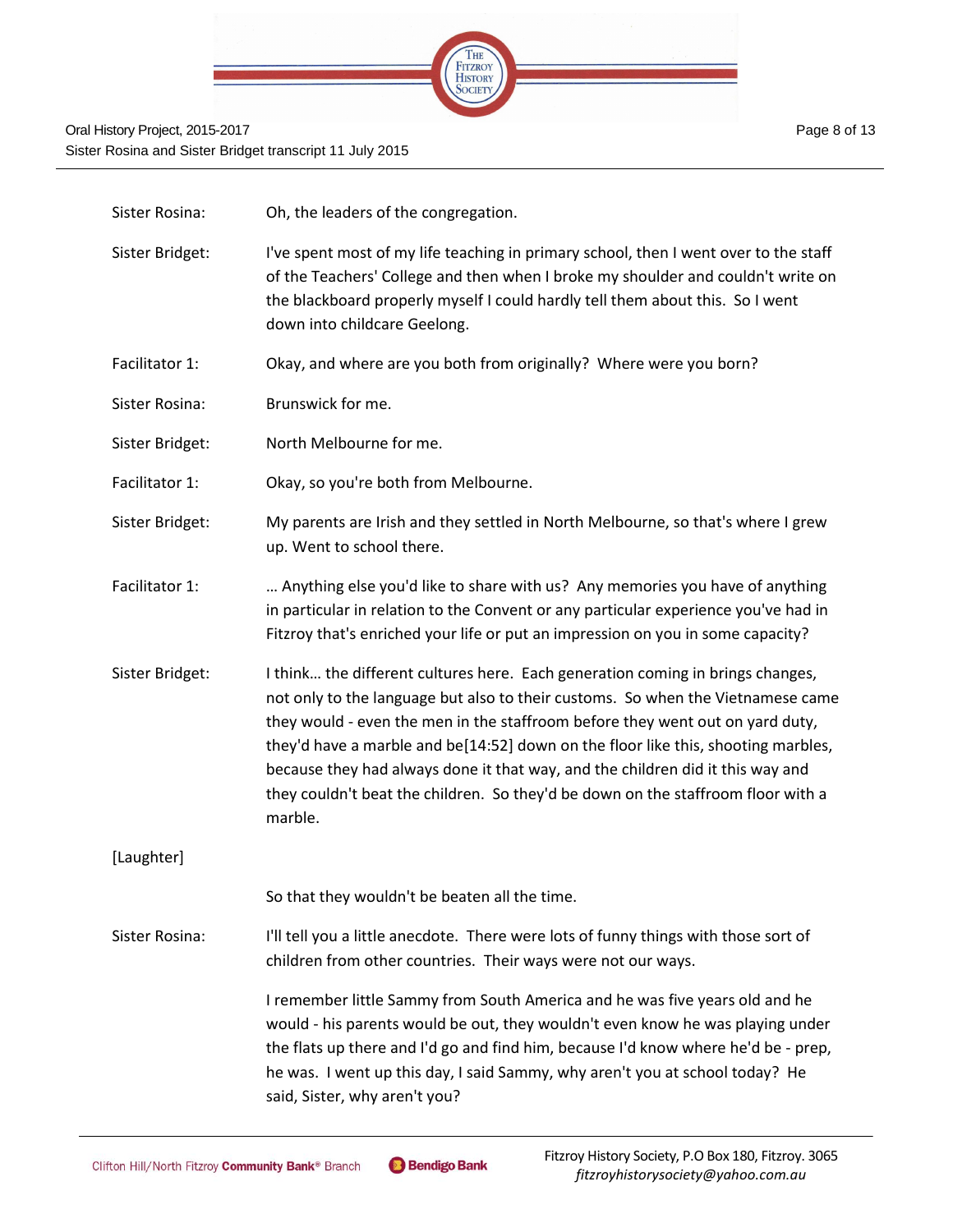

| [Laughter]      |                                                                                                                                                                                                                                                                                                                                                                                                                                                                    |
|-----------------|--------------------------------------------------------------------------------------------------------------------------------------------------------------------------------------------------------------------------------------------------------------------------------------------------------------------------------------------------------------------------------------------------------------------------------------------------------------------|
|                 | They had an answer for you, they were worldly wise little children.                                                                                                                                                                                                                                                                                                                                                                                                |
| Sister Bridget: | They were funny.                                                                                                                                                                                                                                                                                                                                                                                                                                                   |
| Sister Rosina:  | Yeah, we've had lots of happy memories of things they've said to us like that,<br>hilarious. There was something                                                                                                                                                                                                                                                                                                                                                   |
| Sister Bridget: | They were lovely, lovely children. I mean they'd been uprooted from their own<br>country and parked here where they knew nobody and nothing and yet they were<br>bright                                                                                                                                                                                                                                                                                            |
| Facilitator 1:  | Have you ever reconnected with any of the children?                                                                                                                                                                                                                                                                                                                                                                                                                |
| Sister Rosina:  | Yeah, it's too long. No you wouldn't know where they were.                                                                                                                                                                                                                                                                                                                                                                                                         |
| Facilitator 1:  | Yeah, no definitely. Yeah, because it would be interesting to see what all these<br>kids are up to. I'm not - at least some, see where they are in their life now.[16:20]                                                                                                                                                                                                                                                                                          |
| Sister Bridget: | I was back at the school a bit last year because they were sort of celebrating the<br>150 <sup>th</sup> . The school opened here in the grounds of the Academy, then 1960 when<br>they needed all the space they had here the school was built down there in King<br>William Street and then the junior primary school there beside it. So last year,<br>there was nobody in the school had been at Fitzroy for very long and so I went<br>down there a few times. |
|                 | We brought some of them up here and showed them some of the classrooms<br>there and Sister Mary Maloney, who's the principal there, she came and talked to<br>them about the Academy and where the school had been and all of that, it was<br>very good. Then I had to go down there as a follow up on questions and so on,<br>this was just for the 150 <sup>th</sup> to try and give them an idea of where the school started<br>and where it was now.           |
| Facilitator 2:  | Also to add onto that maybe put on the record whose house this had been when<br>we                                                                                                                                                                                                                                                                                                                                                                                 |
| [Over speaking] |                                                                                                                                                                                                                                                                                                                                                                                                                                                                    |
| Sister Rosina:  | Melbourne, yes. He - there wasn't a school here and he wanted the sisters - we<br>had sisters come out from Ireland 10 years before and they were in the west, in<br>Perth, and he asked them would they come across here and start a secondary                                                                                                                                                                                                                    |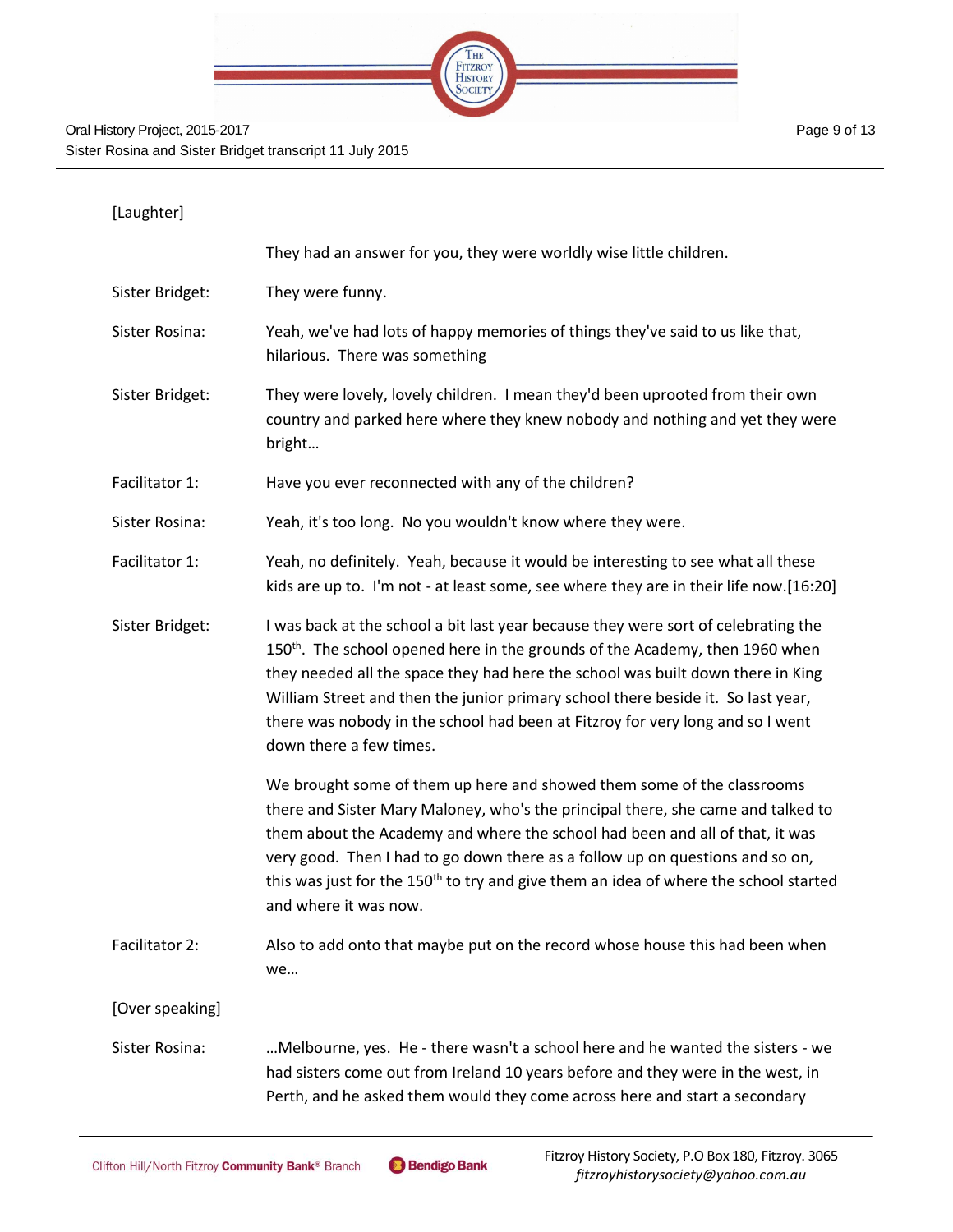

Page 10 of 13

school. I don't know that he mentioned secondary, but that's what he wanted. When they came he then said to them that he'd like a school for the more well to do, but we were not concerned with that because we're Sisters of Mercy, we're founded for the poor.

Of course, if you're not educated you're poor in another way, aren't you. So the sisters insisted, Sister Ursula Frayne came out, a young woman really, and she started the Academy. It was the first Catholic secondary school in Australia. Then she built two other little schools down the side, down Palmer Street, one for the… [18:27]

Sister Bridget: Angel Guardian.

Sister Rosina: They were the very poorest of the poor, weren't they? The Angel…

- Sister Bridget: The Angel Guardian. Well, it was really prep one and two because most of the children came - they were living in tents down on the banks of the river there. They were not allowed to build brick houses, they could build wooden ones but they didn't have the money even for that.
- Sister Rosina: But she had another school there too, Bridget, didn't she? There were two.
- Sister Bridget: Sacred Heart.
- Sister Rosina: Sacred Heart, yeah.
- Sister Bridget: Which became Sacred Heart. When the school was registered it was registered as Sacred Heart School. It was the Angel Guardian which was the [kindy] and the prep.
- Sister Rosina: Yeah, so she was caring for the poor which we demanded as Sisters of Mercy, but she was also answering the need of the Archbishop and she begged and borrowed but she got enough money to build that school and coming out with nothing, she was a great lady Ursula Frayne.

She's important, yeah. She's a founder of the school and she's buried in the chapel here, mm. Another thing I wanted to say to you there when you were talking, Bridget, about the different nationalities, they'd come in waves. Like there - it was nearly all - the little church is down in King William Street, by the way, tiny little church and it's a wonderful little parish, it's a great place to worship.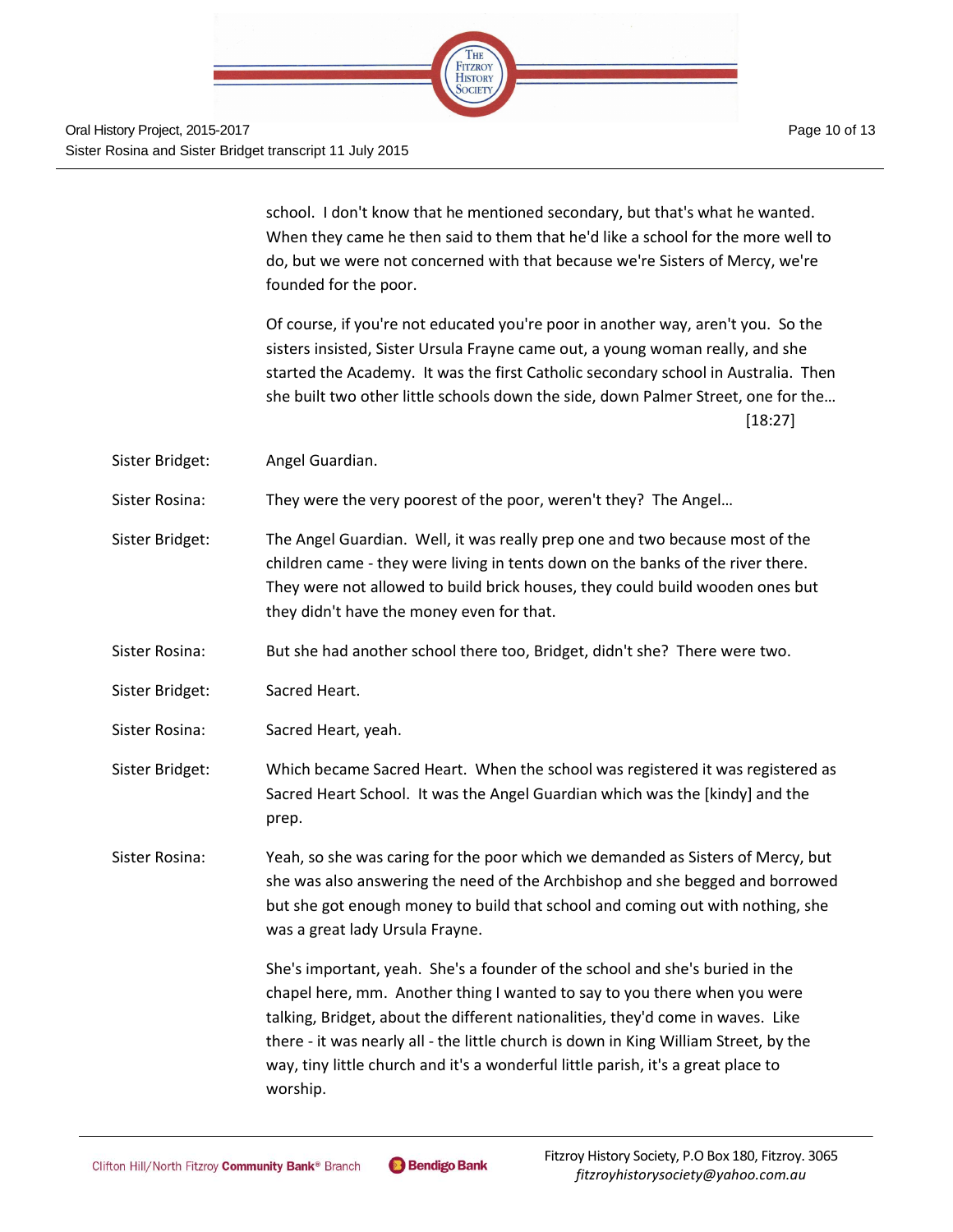

The Italian's were all here and then they went out to Bulleen or somewhere. Then the Vietnamese came and now they've just about all gone from the school, too, although quite a few still in the high rise flats and now it's all the Sudanese people. So when we go to [19:59] Mass on Sundays mostly Sudanese and they're absolutely delightful. It's hard to keep praying because you watch these gorgeous little children, they're just - they make you laugh and cry, really.

So now it's like a mixture of races and lots of us Anglo Saxons there and lots of religious go there because we go there and other religious from around about. About four other orders and the brothers up the street and there are people from the university. It's a very mixed group and it's one of the happiest places in all my years that I've ever been to Sunday mass. You feel you're really there with the people of God all together. For me, and I'm sure it is for you too Bridget, a great experience.

- Sister Bridget: Oh yeah good, yeah.
- Facilitator 1: I think that's one of the nice things about Fitzroy, all the changing cultures that have come through for years and you get to experience… different people and…
- Sister Rosina: Yeah, they come and… Yeah, that's right.
- Sister Bridget: They add another dimension, each group brings another.
- Sister Rosina: The Sudanese girls are now coming up to the not all of them but they're coming up and Sister Mary, the principal there, helps them if they're financially not able to do it. So they've got quite a smattering of Sudanese girls here at the college, beautiful girls and beautiful to look at. Oh my dear, they are lovely.

I was thinking too when we were talking about visitation, how our own tastes have changed. We had very plain food, well now we love all the spicy food. When we used to go into the flats you always - although we didn't at that time eat out, we did eat or drink with them if they offered to us out of courtesy and they'd give you this little black Turkish coffee that you could - well, for me - I could[21:52] scarcely swallow it, but I had to try and put some down and then a big smile. It was part of being where they are in their culture.

But it's not like that now, we can join with any of them with the best [culinary]…

Sister Bridget: Well, also when they moved into the high rise first they had nothing.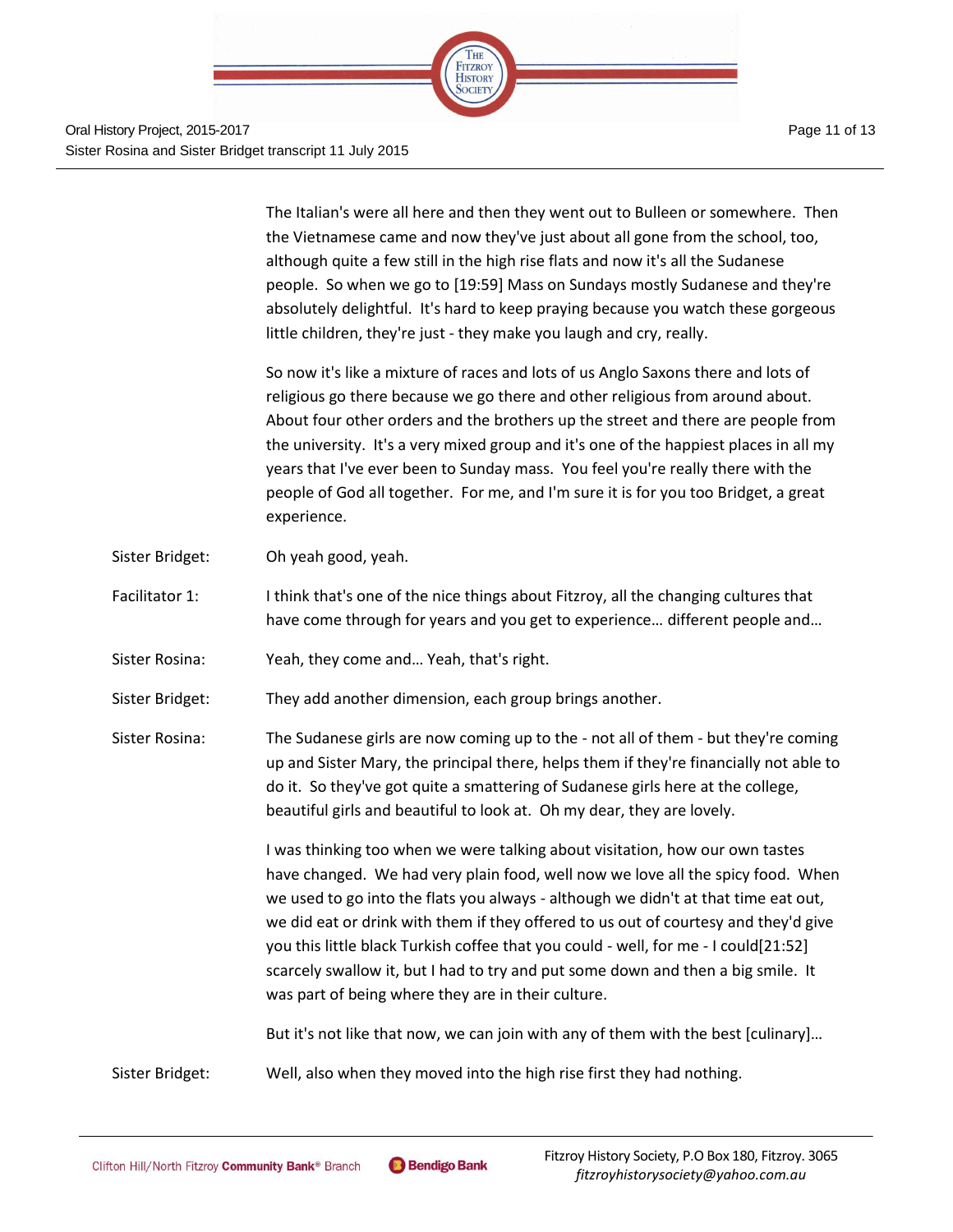

- Facilitator 1: No they wouldn't.
- Sister Bridget: They didn't and it's I know, I was down there about two weeks when this man turned up talking about school uniform, the uniform they had at Sacred Heart School was the only school in Australia he told me who had that uniform. I said look, these children have the clothes they stand up in and nothing else. I said, I'm not going to ask them to get a uniform. You're not - and I said, no way, no. Why should they have to wear a uniform?

So most of them had just said print some t-shirts, and the thongs, the thongs used to worry me because the concrete in the yard wasn't always even, they could trip on. But I wasn't going to, there was no uniform when I was there. It's come up since but then they've got different children there now, too, and they've got people who've been in Australia longer. But these ones had just arrived from Vietnam, why did they need a uniform? Bring them to school and we'll teach them.

- Sister Rosina: Very different now though, Bridget, when they've got computers for all the preps.
- [Laughter]

Sister Bridget: …they have. They've even got a computer handed on out, yes.

- Sister Rosina: Melbourne Symphony coming, teaching them to play instruments, cellos and whatever. [23:36]
- Facilitator 1: It's a great experience that, isn't it?

Sister Rosina: It's great, and it's lovely to see. So you could imagine from this that being Sisters of Mercy we would be very sympathetic towards asylum seekers. People, we've seen people assimilate into the place and how good it is. It's not an easy question.

Sister Bridget: After the World War I was in Belmont in the late '40s, when a lot of children, people, came there and they were under the flats down in Geelong, down by the Barwon River and their children came to school, to Belmont, to us. Again, monolingual Australia I had learnt French, Italian and Latin to pass exams, but not to speak it.

> Then I went to Wodonga after that and of course all the migrants there came in by bus, but they were from all nationalities. So it was different.